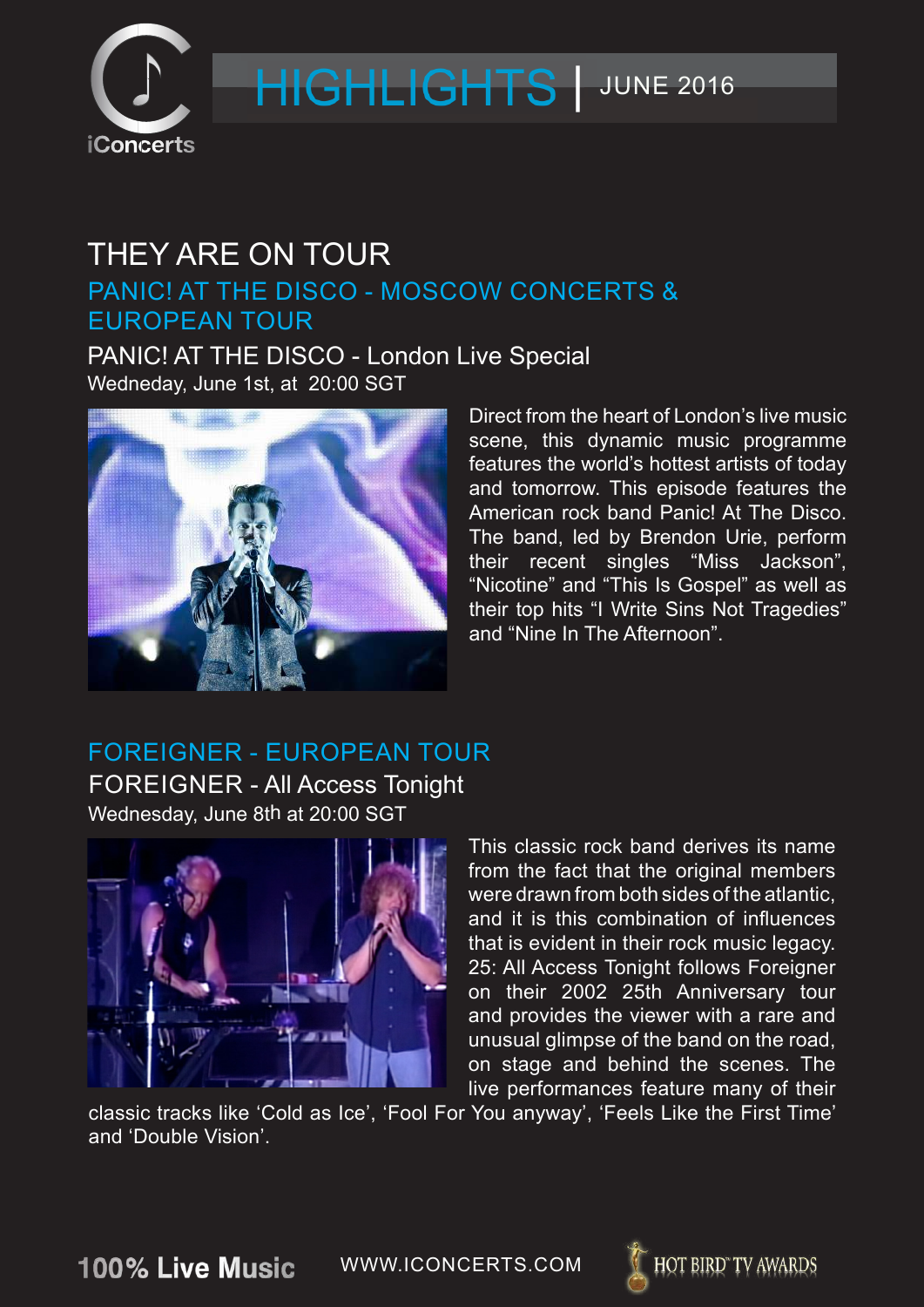

### THEY ARE ON TOUR

#### JAKE BUGG - NORTHSIDE FESTIVAL (DENMARK)

Wednesday, June 15th at 20:00 SGT JAKE BUGG - Live at Rock en Seine



Fifty-three is the number of years that separates Jake Bugg from Bob Dylan. To compare the extraordinary precocity of the first one with the timelessness of the latter can be seen as exaggerated, but the Nottingham native is comparable to none of his contemporaries. The young man in black has recorded his second album Shangri-La in Rick Rubin's studio, the mythical producer of the original man in black, Johnny Cash. From the first folk-rock ballads, we distinguish an air of genius that can compare him to some of the greatest before him – enjoy this performance at Rock-En-Seine festival!

#### MUSE - MOSCOW CONCERT & EUROPEAN TOUR

Wednesday, June 22th at 20:00 SGT MUSE - Live at the Astoria



One of the world's most successful live music groups, with an over-whelming following from their fans, as their concerts are always packed at stadium sized venues. This performance from 2000 depicts the band still in their early success stages, and though the Astoria has a capacity of 2'000 people, this was quite an intimate setting compared to the huge arenas they play in today. Tracks performed include: 'Uno', 'Sunburn', 'Plug In Baby', 'Falling Down', 'Agitated', 'Muscle Museum', 'Cave', 'Fillip' and 'Showbiz'.

100% Live Music

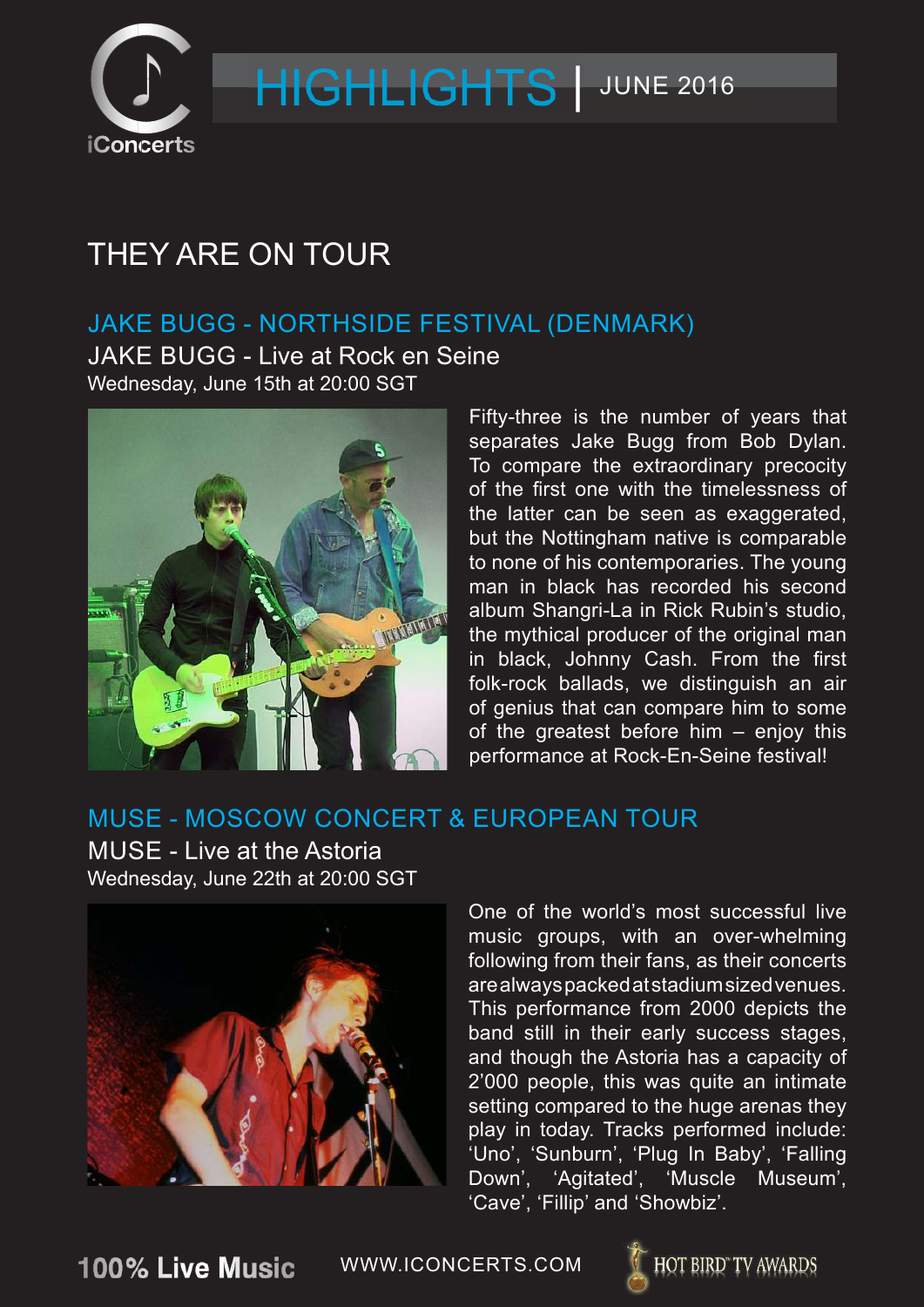

### THEY ARE ON TOUR

#### Wednesday, June 29th at 20:00 SGT CYNDI LAUPER - EUROPEAN TOUR CYNDI LAUPER - Front and Center



The release of She's So Unusual in 1984, catapulted Cyndi Lauper to the top of the charts and established her as a household name. She became the first woman to record four Top 10 singles on a debut album; "Girls Just Want to Have Fun," "Time After Time," "All Through the Night" and "She-Bop." With her iconic four-octave voice, Cyndi celebrates the 30th Anniversary of the Grammy-winning smash debut album with Front and Center. Taped from New York City's Highline Ballroom, the performance marks the first time Lauper has ever performed the album from start to finish.

100% Live Music

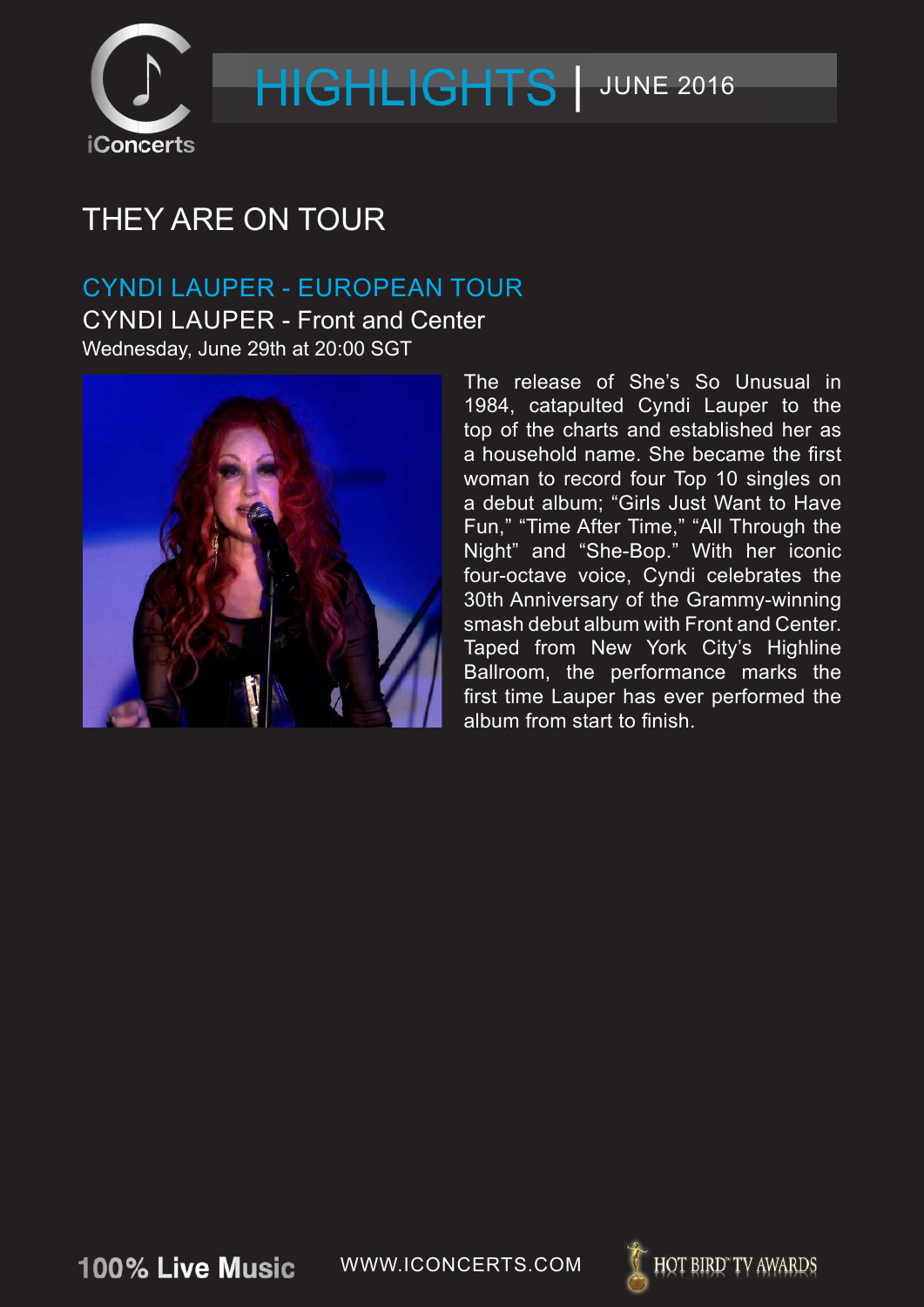

### EVENT: ISLE OF WIGHT FESTIVAL WEEKEND

Summer is here ! And its outdoor music festivals all over Europe ! iConcerts decided to pay tribute this weekend to one of the most iconic festivals : Isle Of Wight!

Anecdotally, you may know that originally this festival was a counterculture event held from 1968 to 1970.The 1970 edition was by far the largest and most famous of these early festivals (over 600,000, surpassing the attendance at Woodstock). This unexpectedly high attendance levels led, in 1971, to Parliament passing the "Isle of Wight Act" preventing gatherings of more than 5,000 people on the island without a special licence.The event was revived in 2002. Ready to enter the legend?

Saturday June, 11st at 20:00 SGT : Isle of Wight Festival 2014 - Part 1

The Isle of Wight Festival is back with a big bang for 2014 and boasts a line up every bit as stunning as its surroundings! The 4 day festival held at Seaclose Park in Newport on the Isle of Wight brings together some of the finest live acts of our time. Part 1 includes performances by: Calvin Harris, Fall Out Boy, The Polyphonic Spree, Gorgon City, Passenger, John Newman, Alison Moyet, Suede and Kings of Leon. If you haven't seen it, don't miss Part 2, also available on iConcerts.

Saturday June, 11st at 21:00 SGT : Isle of Wight Festival 2014 - Part 2

Includes performances by Biffy Clyro, The Pretty Reckless, Rudimental, The 1975, Red Hot Chili Peppers, The Struts, Katy B and Travis. If you haven't seen it, don't miss Part 1, also available on iConcerts.



100% Live Music WWW.ICONCERTS.COM

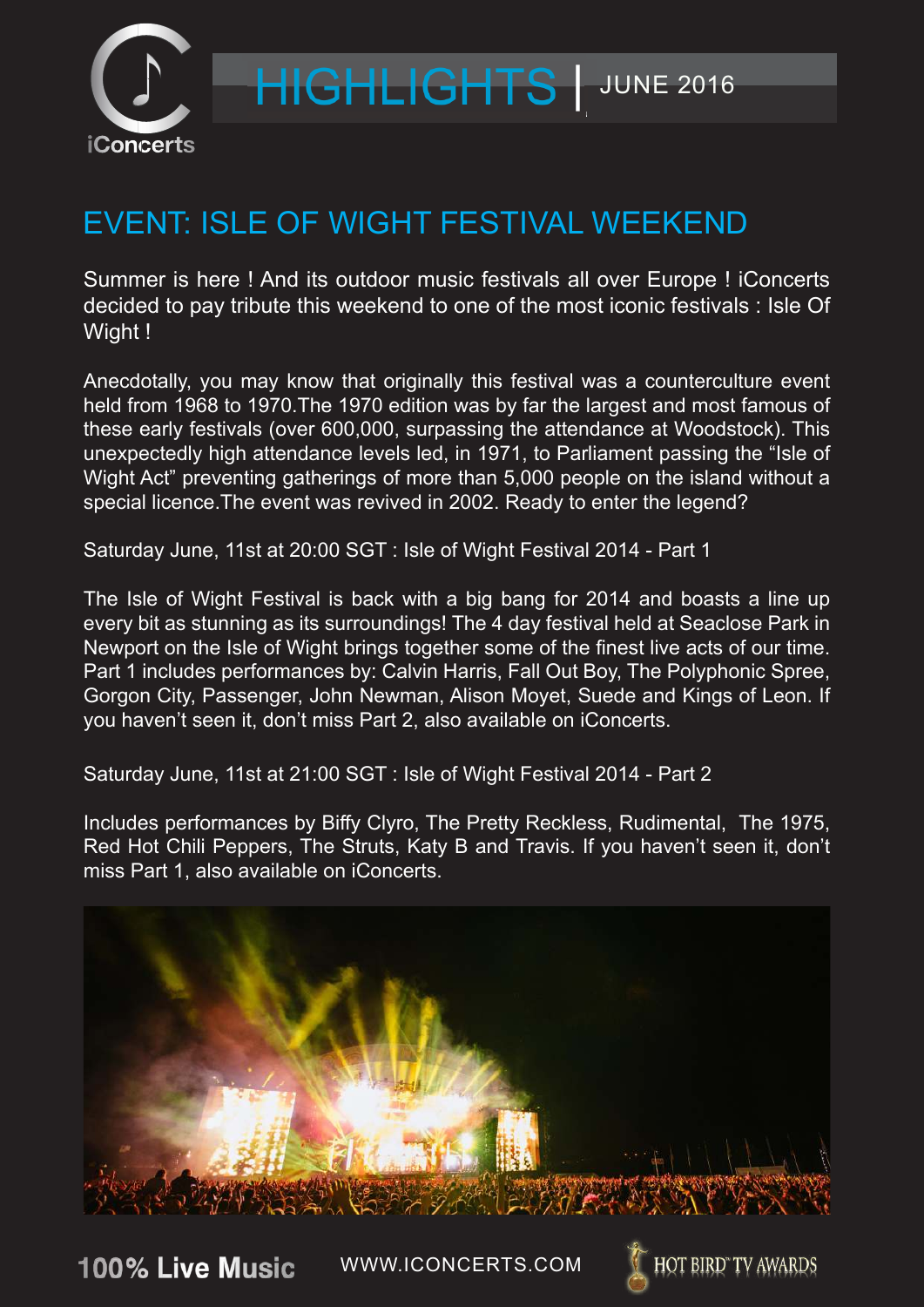

### EVENT: ISLE OF WIGHT FESTIVAL WEEKEND

Sunday, June 12nd, at 20:00 SGT IGGY AND THE STOOGES - Live at the Isle of Wight Festival



The 68-year-old Iggy Pop is still rocking it with his amazing live energy. The Godfather Of Punk marked his return to the Isle Of Wight Festival 2011 with The Stooges by playing a set heavy on 'Raw Power' tunes but also featuring garage rock classics 'Fun House' and 'I Wanna Be Your Dog'. He also surprises the crowd by dragging Foo Fighters frontman Dave Grohl on stage with him, dancing for the duration of 'Shake Appeal'.

100% Live Music